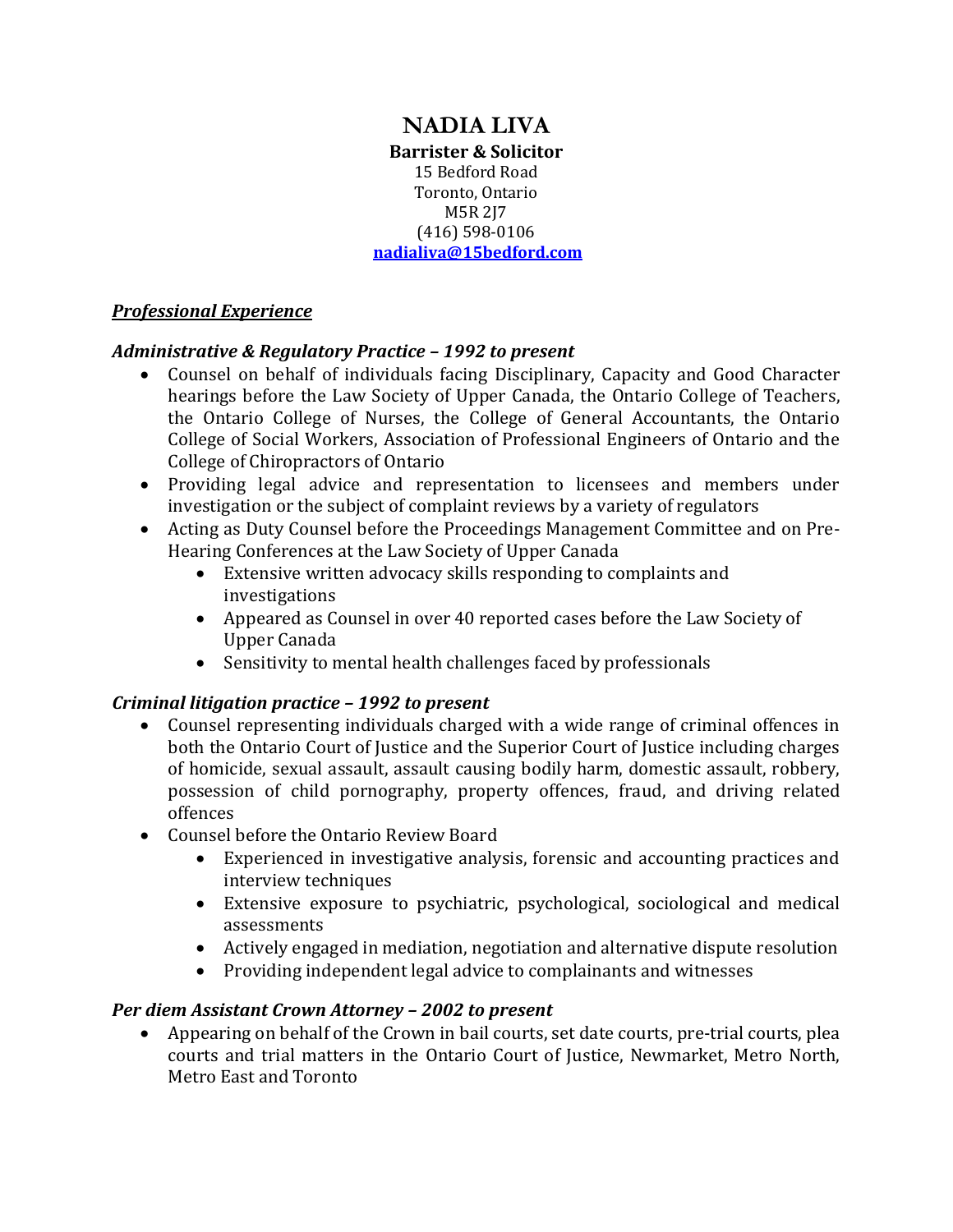# *Employment*

| Dec. 92 - present  | Nadia Liva, Barrister & Solicitor                                         |
|--------------------|---------------------------------------------------------------------------|
| May 02 - present   | Per Diem Assistant Crown Attorney, Ministry of the Attorney               |
|                    | General                                                                   |
| Nov.05 - Dec.06    | Liva & Associate, Barristers & Solicitors                                 |
| May - Aug. 02      | Assistant Crown Attorney (4 month contract), Ministry of the              |
|                    | <b>Attorney General, Scarborough</b>                                      |
| Feb. 92 - Dec. 92  | Associate, William M. Trudell, Barrister & Solicitor                      |
| June 91 - Sept. 91 | Articling Student, William M. Trudell, Barrister & Solicitor,             |
|                    | <b>Extended Articles</b>                                                  |
| June 90 - June 91  | Articling Student, David & Company, Barristers & Solicitors               |
| May 89 - Sept. 89  | <b>Summer Student, Bratty &amp; Partners, Barristers &amp; Solicitors</b> |

# *Educational Background*

| February 2002    | <b>Called to the Ontario Bar</b>                                |
|------------------|-----------------------------------------------------------------|
| June 1990        | <b>Bachelor of Laws Degree, University of Windsor</b>           |
| <b>June 1987</b> | <b>Bachelor of Arts Degree (Honours), University of Toronto</b> |
|                  | (English Specialist, Criminology Major, Italian Minor)          |

### *Representation, Lectures, Conferences & Mentorship*

| 2015-2016 | <b>Representative Licensee Member, Law Society Tribunal, Chair's Practice</b><br>Roundtable Committee                                                                                                                                                                     |
|-----------|---------------------------------------------------------------------------------------------------------------------------------------------------------------------------------------------------------------------------------------------------------------------------|
| 2015-2016 | <b>Member, Criminal Lawyers' Association Ethics Committee</b>                                                                                                                                                                                                             |
| 2014-2016 | Articling Principal, Mentor and Supervising Lawyer to Students-at-Law                                                                                                                                                                                                     |
| 2010-2016 | <b>Guest Lecturer, Osgoode Criminal Law Intensive Program Lecture Series:</b><br>Women in the Law                                                                                                                                                                         |
| 2015      | <b>Moderator, Law Society of Upper Canada: The New Lawyer Practice Series -</b><br>Criminal Law<br><b>Speaker, CIAJ/TAG Program on Ethics: Opening Minds to Mental Health</b><br><b>Panelist,</b> Criminal Lawyers' Association, Fall Program: Social Media and<br>Ethics |
| 2008-2015 | <b>Guest Lecturer, Law Society of Upper Canada: The New Lawyer Practice</b><br>Series - Criminal Law                                                                                                                                                                      |
| 2014      | <b>Criminal Lawyers' Association Representative, Senate Committee: Bill</b><br>C.394                                                                                                                                                                                      |
| 2013      | <b>Guest Lecturer,</b> Law Society of Upper Canada: 10 <sup>th</sup> Annual Real Estate<br>Summit: Complaints and Investigations - Responding to the Law Society<br><b>Guest Lecturer, Garage Series: Part 1: Defence Under Siege</b>                                     |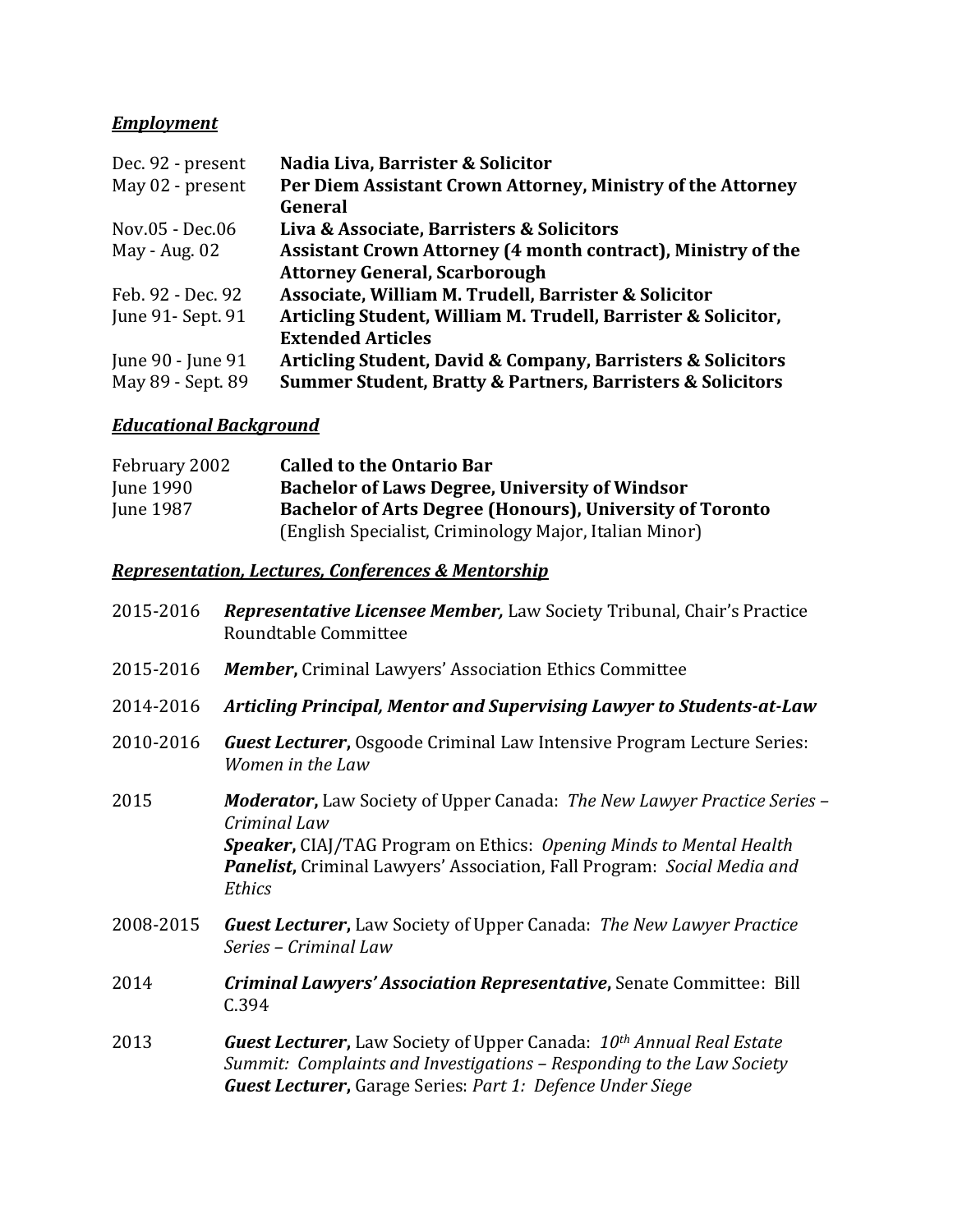- 2013 *Guest Lecturer,* Osgoode Professional Development: *Personal Injury Law and Practice: Ethical and Professional Issues in Personal Injury Litigation Participant***,** Law Society of Upper Canada: *Alternative Business Structures Focus Group Participant***,** Ontario Court of Justice, Metro East: *Positive Parenting Project*
- 2012 *Guest Lecturer***,** Criminal Lawyers Association & Toronto Lawyers Association: *Criminal & Mental Health Law in a Nutshell*
- 2011 *Chair, An "Invitation to Attend" To the Defence Bar – a Discipline Forum Moot Trial Defence Counsel***,** OJEN, CIAO, LEAP Project
- 2010-2011 *Lawyer Coach,* Judges Cup, York Region
- 2005-2008
- 2010-2011 *Moot Judge***,** Cassels Brock Cup
- 2007-2011 *Moot Judge,* Ontario Bar Association Mock Trial Trial Preparation
- 2009-2010 *Guest Lecturer***,** Downtown Legal Services, University of Toronto
- 2008 *Guest Lecturer,* OJEN High School Law Symposium: *Crown and Defence Roles and Perspectives Guest Lecturer,* Advocates Society: *Criminal Litigation Skills Certificate Program: Deal or No Deal: How to Get Better Result in Plea Negotiations*
- 2007 *Guest Lecturer***,** Metro North Advocacy Series: *The Art of Cross Examination Guest Lecturer,* Fifth Annual Law Day Student Symposium (OJEN, OBA, TDSB, TCDSB): *Crown and Defence Roles and Perspectives Guest Lecturer,* Metropolitan Toronto Police Force, 43 Division: *Trial Preparation*
- 2006-2007 *Reviewer,* Community Legal Education Ontario (CLEO): "*Do you know a woman who is being abused? A Legal Rights Handbook"*
- 2005 *Mock Trial Judge,* Summer 2005 Mock Trial, Seneca College of Applied Arts & Technology, Advocacy Course
- 2004 *Guest Lecturer***,** Ontario Victim Services Secretariat Assistant Crown Attorney Training Conference: *Issues Related to Violence Against Women Guest Lecturer***,** Advocates Society: *The Preliminary Inquiry Guest Lecturer***,** Law Society of Upper Canada, Bar Admission Course: *The Preliminary Inquiry*
- 2002-2004 *Instructor***,** Law Society of Upper Canada, Bar Admission Course

2003 *Guest Lecturer***,** Parents Support Association: *Youth Criminal Justice Act Guest Lecturer,* Canadian School of Private Investigators: *The Criminal Justice System and the Roles of Paralegals and Investigators*